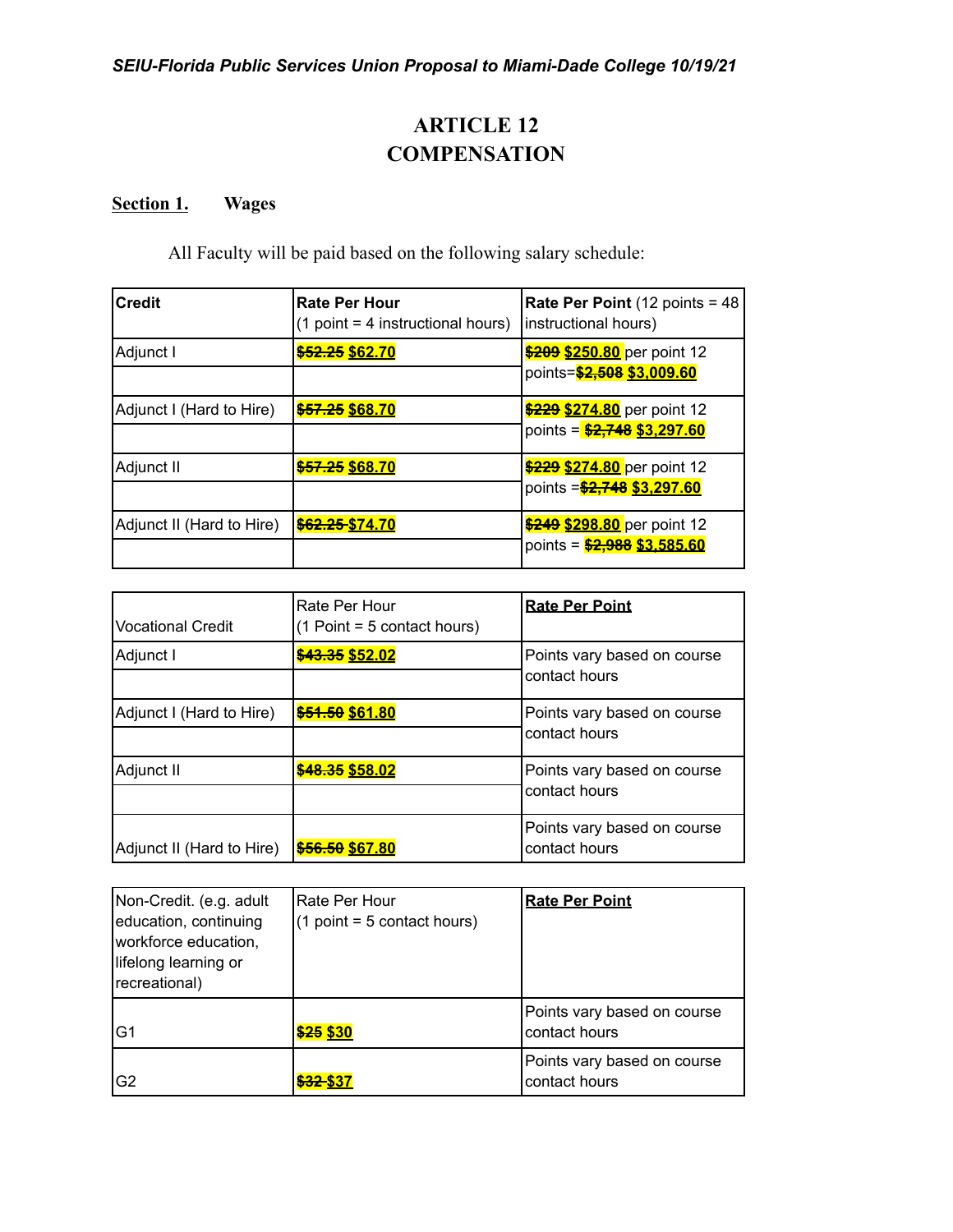| IG3 | \$42 \$47        | Points vary based on course<br>contact hours |
|-----|------------------|----------------------------------------------|
| IG4 | <b>\$55 \$60</b> | Points vary based on course<br>contact hours |

| Administrative Task<br>(including mandatory<br>training or mandatory<br>meetings and<br>orientation) | l 1 Point= 5 hours | Points vary on task 1 Point =<br>\$100-\$120 |
|------------------------------------------------------------------------------------------------------|--------------------|----------------------------------------------|
|                                                                                                      | \$20 \$25          |                                              |

| Substitute | Rate Per Hour                   |
|------------|---------------------------------|
|            | <u> <del>\$22</del>-\$26.40</u> |

## **Section 2. Level II Adjunct Faculty**

Faculty who have taught credit courses for two (2) major terms in two consecutive calendar years will be designated as Level II adjunct faculty. To be elevated to Level II, adjunct faculty must possess a terminal degree and have completed the College specified professional development course(s). **1) ACUE Effective Teaching Practices and 2) ACUE Effective Online Teaching Practices.** All other adjunct faculty will be referenced as Level I adjunct faculty. Further, any Adjunct Faculty who has not taught for one (1) calendar year will be terminated unless a special exception is made by the College. If a previously terminated Adjunct Faculty reapplies to teach at the College, they will return to Level I Adjunct status.

## **Section 3. Compensation for Large Class Size**

For credit classes with enrollment above **49 36** students, adjunct faculty will be assigned additional points, based on a three-credit 12-point class, according to the following chart. Classes with a base of other than 12 points will be adjusted proportionally. Class size will be determined by the number of paid students enrolled, as shown by the first class roll following the 100 percent refund date.

| <b>Number of</b><br><b>Students</b> |    | <b>Points</b><br>Paid | <b>Number of</b><br><b>Students</b> |    | <b>Points</b><br>Paid |
|-------------------------------------|----|-----------------------|-------------------------------------|----|-----------------------|
| <b>From</b>                         | To |                       | From                                | To |                       |
| 36                                  |    | <u> 13</u>            |                                     |    |                       |
| 50                                  | 54 | <del>13 14</del>      | 90                                  | 94 | 21.22                 |
| 55                                  | 59 |                       | 95                                  | 99 |                       |